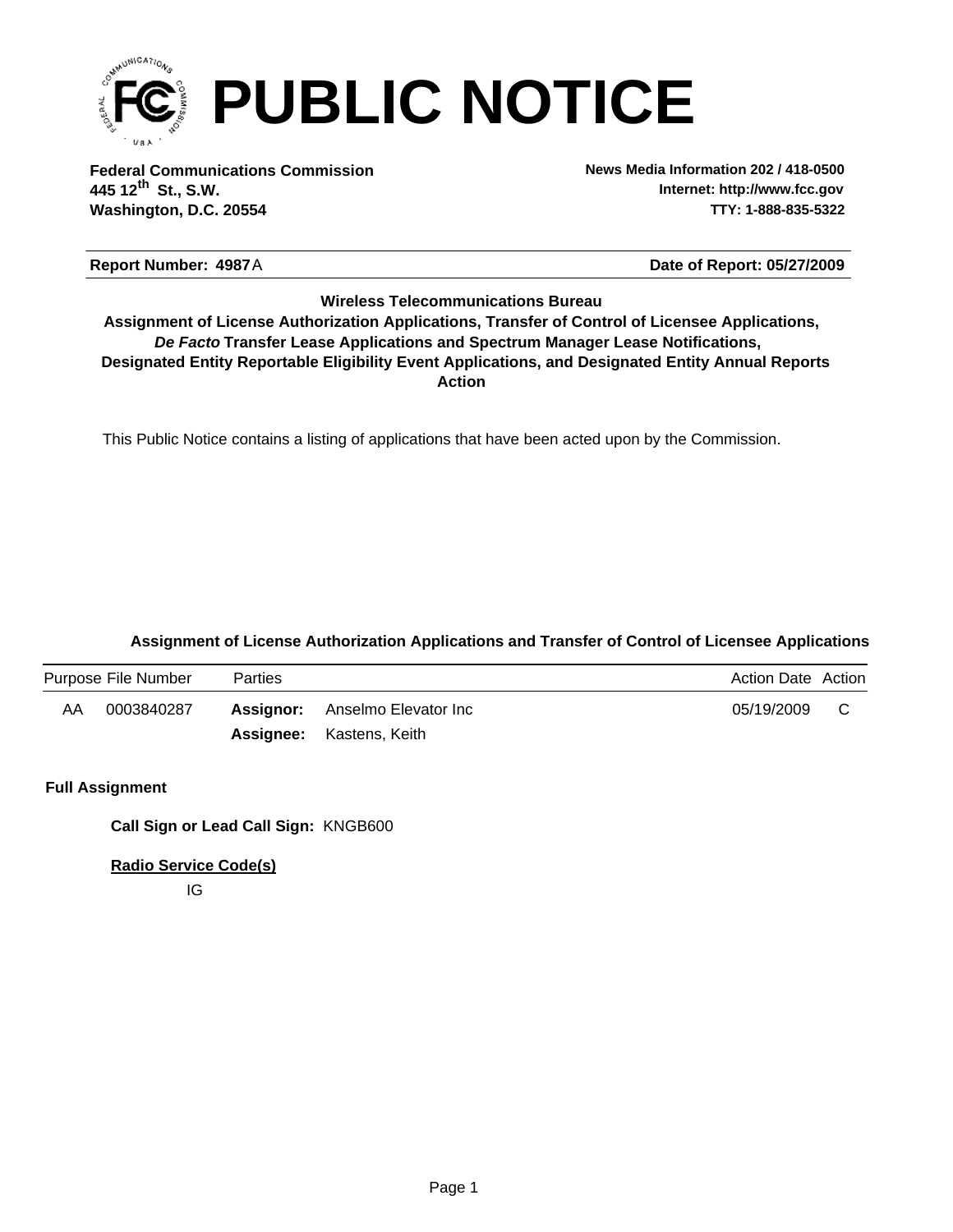|    | Purpose File Number                  | Parties                       |                                                                         | Action Date Action |   |
|----|--------------------------------------|-------------------------------|-------------------------------------------------------------------------|--------------------|---|
| AA | 0003841098                           | <b>Assignor:</b><br>Assignee: | Main Gate Investors LP dba Holiday Inn Main<br>Seralago Investments LLC | 05/19/2009         | C |
|    | <b>Full Assignment</b>               |                               |                                                                         |                    |   |
|    | Call Sign or Lead Call Sign: KNIX567 |                               |                                                                         |                    |   |
|    | <b>Radio Service Code(s)</b><br>IG   |                               |                                                                         |                    |   |
| AA | 0003841155                           | <b>Assignor:</b><br>Assignee: | W. P. Bonner Farms<br>Mer Rouge Farm Partnersip                         | 05/19/2009         | C |
|    | <b>Full Assignment</b>               |                               |                                                                         |                    |   |
|    | Call Sign or Lead Call Sign: WPVA851 |                               |                                                                         |                    |   |
|    | <b>Radio Service Code(s)</b><br>IG   |                               |                                                                         |                    |   |
| AA | 0003841162                           | Assignor:<br>Assignee:        | FHF Service dba Mo-Jos Towing<br>Mojo's Metro West Towing & Recovery    | 05/19/2009         | C |
|    | <b>Full Assignment</b>               |                               |                                                                         |                    |   |
|    | Call Sign or Lead Call Sign: WQEH359 |                               |                                                                         |                    |   |
|    | <b>Radio Service Code(s)</b><br>YU   |                               |                                                                         |                    |   |
| AA | 0003841168                           | <b>Assignor:</b><br>Assignee: | Keo Flying Service Inc<br>Keo AG Service, Inc                           | 05/19/2009         | C |
|    | <b>Full Assignment</b>               |                               |                                                                         |                    |   |
|    | Call Sign or Lead Call Sign: KYV475  |                               |                                                                         |                    |   |

# **Radio Service Code(s)**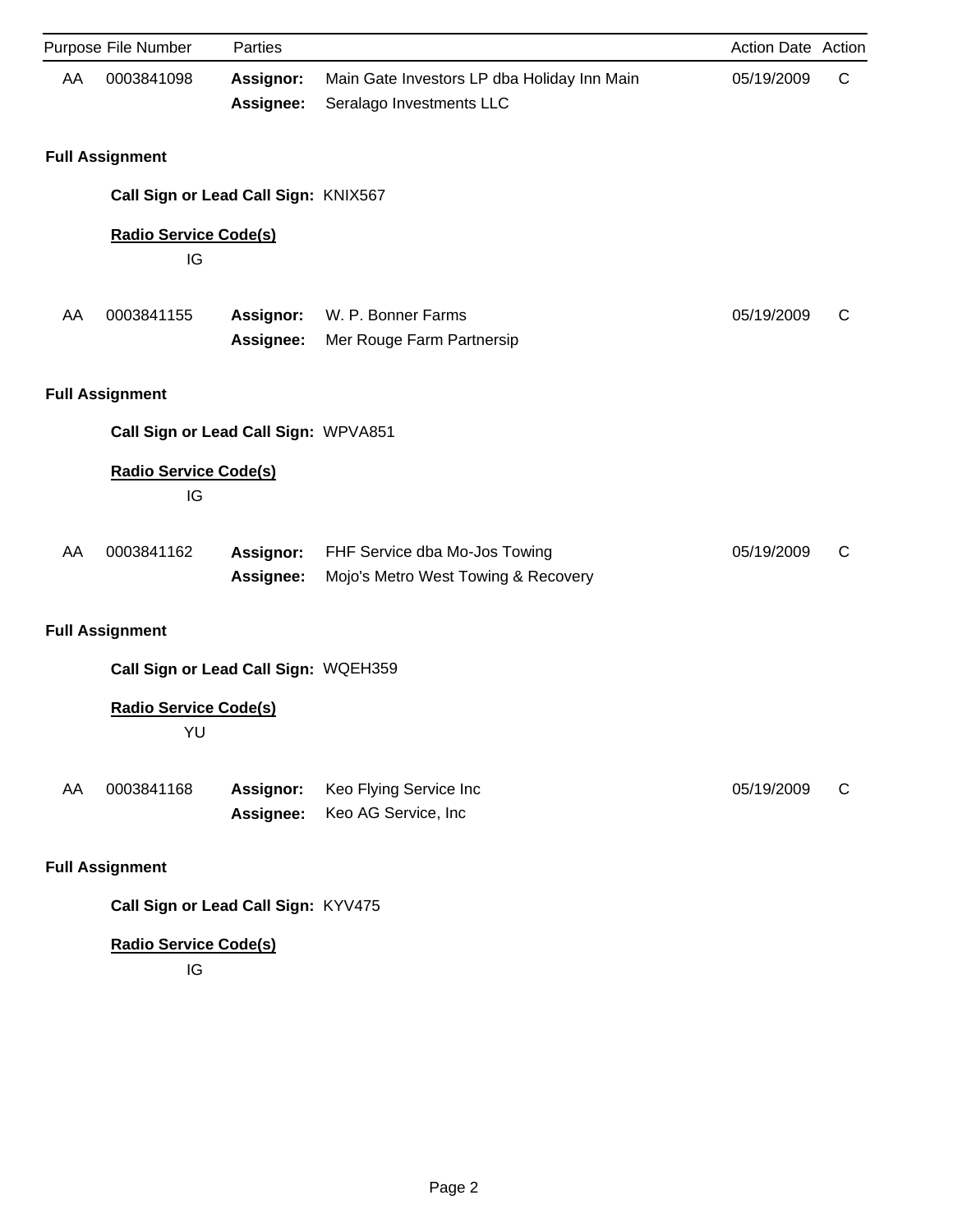|    | Purpose File Number                  | Parties                              |                                                                            | Action Date Action |   |
|----|--------------------------------------|--------------------------------------|----------------------------------------------------------------------------|--------------------|---|
| AA | 0003841418                           | <b>Assignor:</b><br>Assignee:        | <b>Chugach Support Services Army Housing</b><br>Chugach World Services Inc | 05/19/2009         | C |
|    | <b>Full Assignment</b>               |                                      |                                                                            |                    |   |
|    | Call Sign or Lead Call Sign: WNZM456 |                                      |                                                                            |                    |   |
|    | <b>Radio Service Code(s)</b><br>IG   |                                      |                                                                            |                    |   |
| AA | 0003841423                           | <b>Assignor:</b><br>Assignee:        | Wayne Drake General Construction<br><b>Drake Construction Inc</b>          | 05/19/2009         | C |
|    | <b>Full Assignment</b>               |                                      |                                                                            |                    |   |
|    | Call Sign or Lead Call Sign: WDS82   |                                      |                                                                            |                    |   |
|    | <b>Radio Service Code(s)</b><br>МK   |                                      |                                                                            |                    |   |
| AA | 0003841805                           | <b>Assignor:</b><br><b>Assignee:</b> | SHOFFNER INDUSTRIES INC<br>UNIVERSAL FOREST PRODUCTS INC                   | 05/19/2009         | C |
|    | <b>Full Assignment</b>               |                                      |                                                                            |                    |   |
|    | Call Sign or Lead Call Sign: KD53099 |                                      |                                                                            |                    |   |
|    | <b>Radio Service Code(s)</b><br>IG   |                                      |                                                                            |                    |   |
| AA | 0003841823                           | <b>Assignor:</b><br>Assignee:        | <b>KAMTECH INC</b><br>AMEC KAMTECH INC                                     | 05/19/2009         | C |
|    | <b>Full Assignment</b>               |                                      |                                                                            |                    |   |

**Call Sign or Lead Call Sign:** WPPF384

## **Radio Service Code(s)**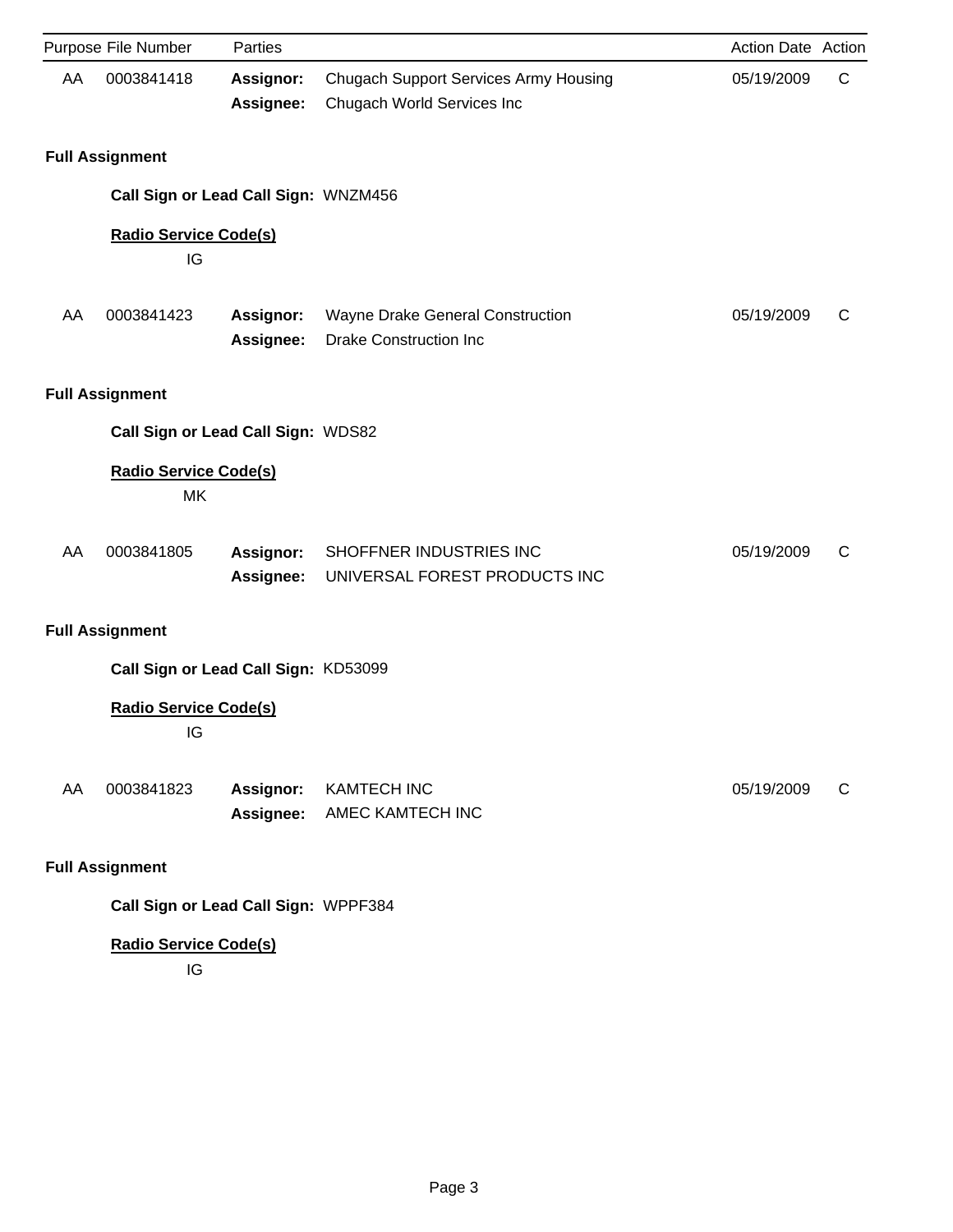|    | Purpose File Number                       | Parties                       |                                                               | Action Date Action |             |
|----|-------------------------------------------|-------------------------------|---------------------------------------------------------------|--------------------|-------------|
| AA | 0003841961                                | <b>Assignor:</b><br>Assignee: | Marathon Oil Company<br>OXY USA Inc.                          | 05/21/2009         | $\mathsf C$ |
|    | <b>Full Assignment</b>                    |                               |                                                               |                    |             |
|    | Call Sign or Lead Call Sign: WPOQ583      |                               |                                                               |                    |             |
|    | <b>Radio Service Code(s)</b>              |                               |                                                               |                    |             |
|    | IG                                        |                               |                                                               |                    |             |
|    | <b>MG</b>                                 |                               |                                                               |                    |             |
| AA | 0003842088                                | <b>Assignor:</b><br>Assignee: | <b>MILLER BREWERIES EAST</b><br>MILLERCOORS LLC               | 05/22/2009         | М           |
|    | <b>Full Assignment</b>                    |                               |                                                               |                    |             |
|    | Call Sign or Lead Call Sign: WQJK592      |                               |                                                               |                    |             |
|    | <b>Radio Service Code(s)</b><br>YI        |                               |                                                               |                    |             |
| AA | 0003842699                                | Assignor:<br>Assignee:        | Gerkin, Lee: Gerkin, Franklin dba Gerkin Farms<br>Gerkin, Lee | 05/21/2009         | Q           |
|    | <b>Full Assignment</b>                    |                               |                                                               |                    |             |
|    | Call Sign or Lead Call Sign: WPIW238      |                               |                                                               |                    |             |
|    | <b>Radio Service Code(s)</b><br>IG        |                               |                                                               |                    |             |
| AA | 0003844374                                | <b>Assignor:</b><br>Assignee: | SEI Wireless, LLC<br>Dixon Telephone Company                  | 05/23/2009         | C           |
|    | <b>Full Assignment</b>                    |                               |                                                               |                    |             |
|    | Call Sign or Lead Call Sign: WPQY719      |                               |                                                               |                    |             |
|    | <b>Radio Service Code(s)</b><br><b>CW</b> |                               |                                                               |                    |             |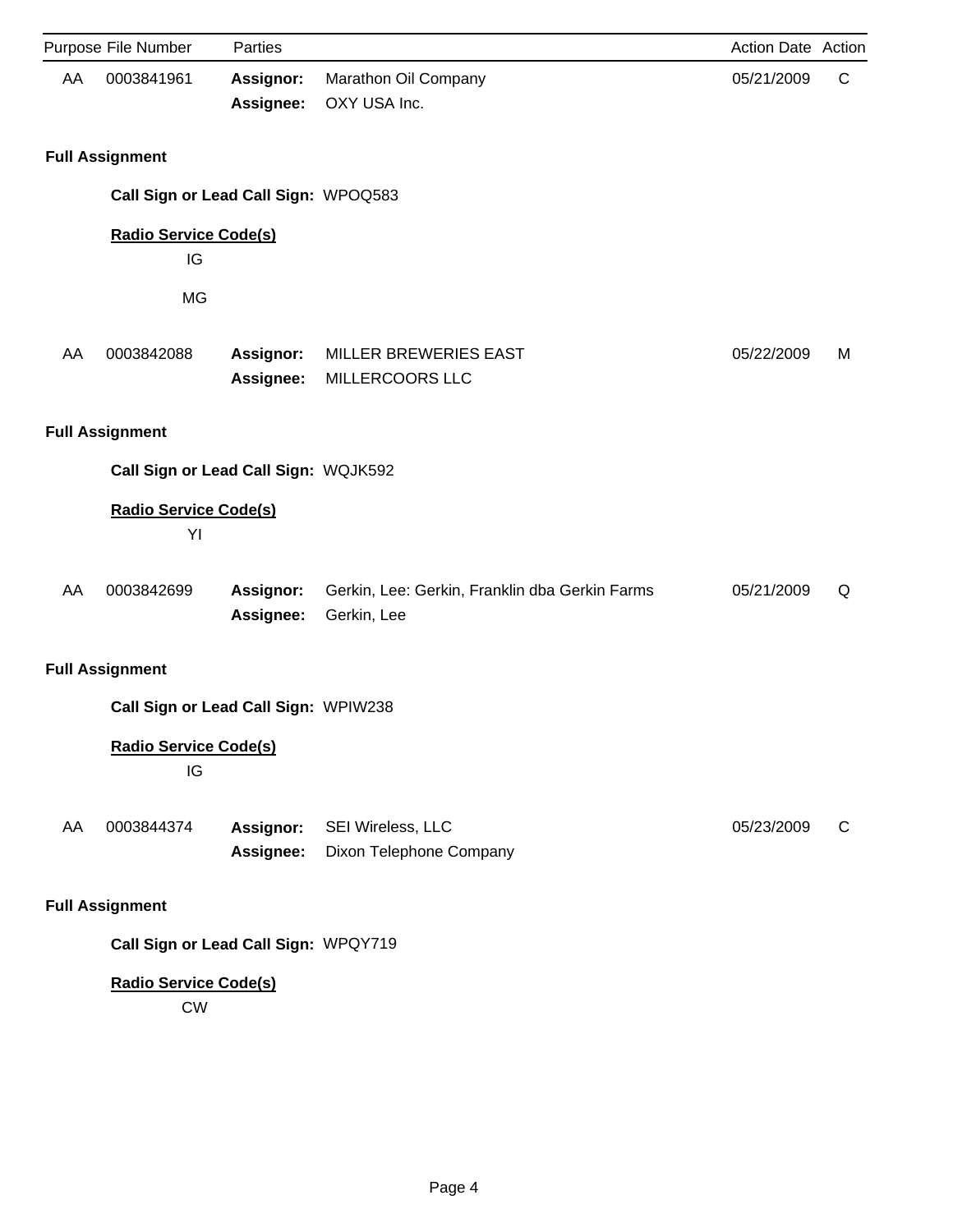| Purpose File Number                  | Parties                       |                                                                  | Action Date Action |   |
|--------------------------------------|-------------------------------|------------------------------------------------------------------|--------------------|---|
| AA<br>0003845363                     | <b>Assignor:</b><br>Assignee: | Pavement Materials LLC dba Quality Asphalt<br>Monarch Paving Co. | 05/20/2009         | C |
| <b>Full Assignment</b>               |                               |                                                                  |                    |   |
| Call Sign or Lead Call Sign: KZT612  |                               |                                                                  |                    |   |
| <b>Radio Service Code(s)</b><br>IG   |                               |                                                                  |                    |   |
| 0003845374<br>AA                     | <b>Assignor:</b><br>Assignee: | One North Wacker Drive Chicago, LP<br>Hines One North Wacker, LP | 05/20/2009         | C |
| <b>Full Assignment</b>               |                               |                                                                  |                    |   |
| Call Sign or Lead Call Sign: WQCQ742 |                               |                                                                  |                    |   |
| <b>Radio Service Code(s)</b><br>IG   |                               |                                                                  |                    |   |
| AA<br>0003846688                     | Assignor:<br><b>Assignee:</b> | METAL CONTAINER CO<br>METAL CONTAINER CORPORATION                | 05/22/2009         | D |
| <b>Full Assignment</b>               |                               |                                                                  |                    |   |
| Call Sign or Lead Call Sign: WPZH414 |                               |                                                                  |                    |   |
| <b>Radio Service Code(s)</b><br>IG   |                               |                                                                  |                    |   |
| 0003846753<br>AA                     | <b>Assignor:</b><br>Assignee: | <b>EARL WILDY FARMS</b><br><b>DAVID WILDY FARMS</b>              | 05/22/2009         | C |
| <b>Full Assignment</b>               |                               |                                                                  |                    |   |

**Call Sign or Lead Call Sign:** WRP388

## **Radio Service Code(s)**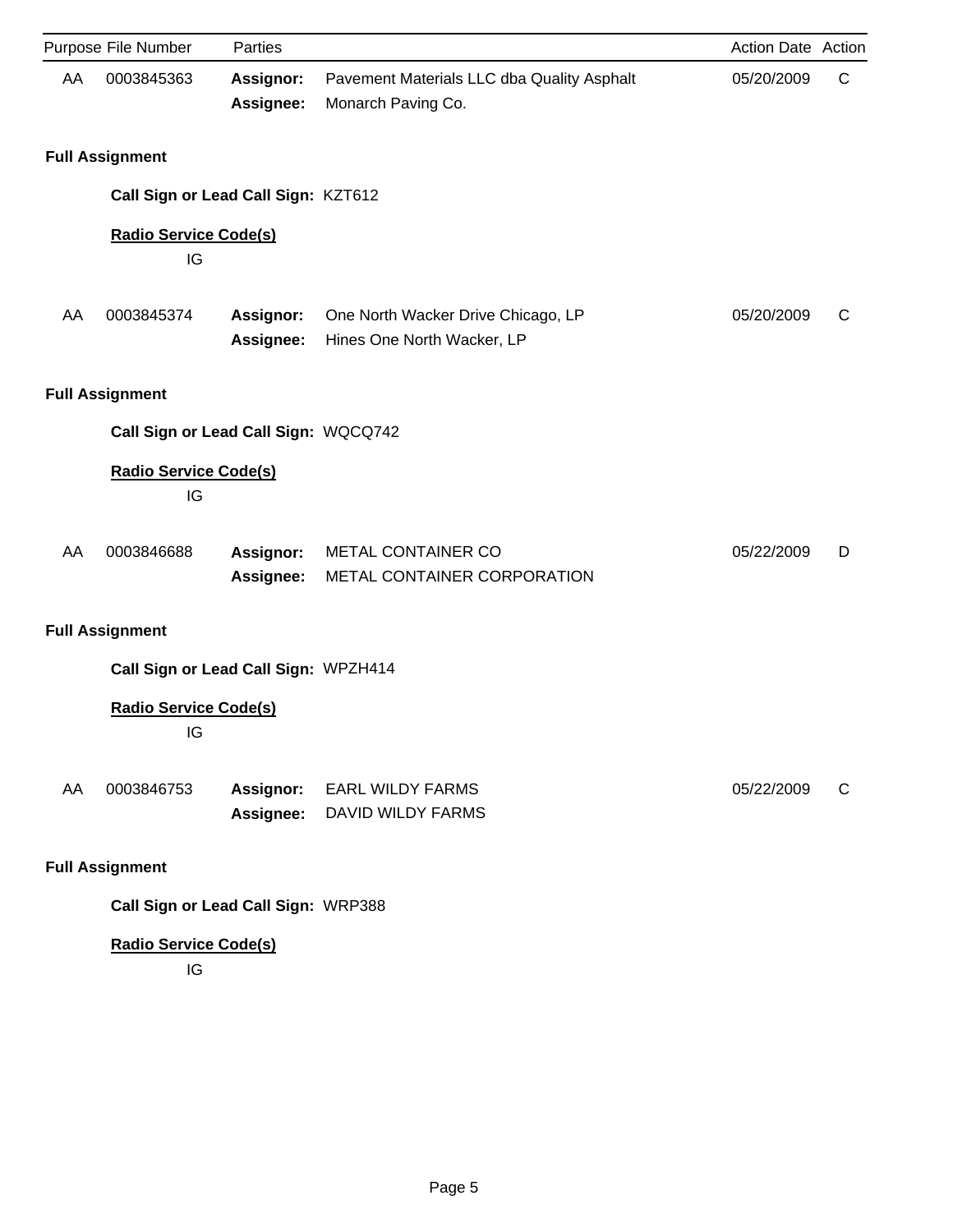|    | Purpose File Number                  | Parties                              |                                                        | Action Date Action |   |
|----|--------------------------------------|--------------------------------------|--------------------------------------------------------|--------------------|---|
| AA | 0003846754                           | <b>Assignor:</b><br>Assignee:        | Sunoco, Inc.<br>Holly Refining & Marketing - Tulsa LLC | 05/23/2009         | C |
|    | <b>Full Assignment</b>               |                                      |                                                        |                    |   |
|    | Call Sign or Lead Call Sign: WQGN959 |                                      |                                                        |                    |   |
|    | <b>Radio Service Code(s)</b><br>IG   |                                      |                                                        |                    |   |
| AA | 0003846760                           | Assignor:<br><b>Assignee:</b>        | Sunoco, Inc.<br>Holly Refining & Marketing - Tulsa LLC | 05/23/2009         | C |
|    | <b>Full Assignment</b>               |                                      |                                                        |                    |   |
|    | Call Sign or Lead Call Sign: WPQG498 |                                      |                                                        |                    |   |
|    | <b>Radio Service Code(s)</b><br>YG   |                                      |                                                        |                    |   |
| AA | 0003846761                           | <b>Assignor:</b><br><b>Assignee:</b> | KAISER, CH<br>JORDAN KAISER & SESSIONS LLC             | 05/22/2009         | C |
|    | <b>Full Assignment</b>               |                                      |                                                        |                    |   |
|    | Call Sign or Lead Call Sign: WQBH478 |                                      |                                                        |                    |   |
|    | <b>Radio Service Code(s)</b><br>IG   |                                      |                                                        |                    |   |
| AA | 0003846865                           | <b>Assignor:</b><br>Assignee:        | SILVER THREADS ASSISTED LIVING<br>SILVERTHREADS INC    | 05/22/2009         | C |
|    | <b>Full Assignment</b>               |                                      |                                                        |                    |   |

**Call Sign or Lead Call Sign:** WPRF395

## **Radio Service Code(s)**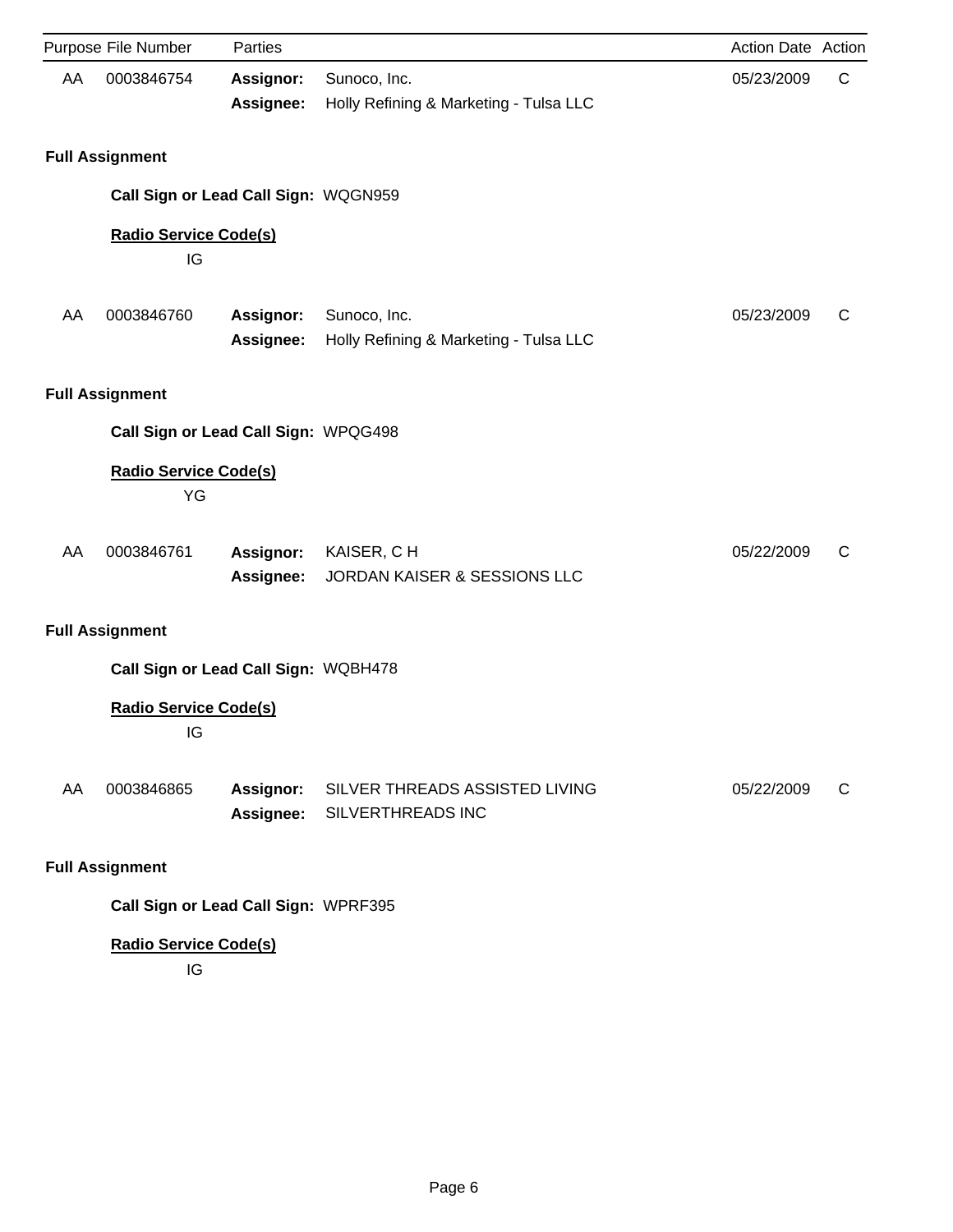|    | Purpose File Number                                                  | Parties                              |                                                                                                 | Action Date Action |   |
|----|----------------------------------------------------------------------|--------------------------------------|-------------------------------------------------------------------------------------------------|--------------------|---|
| AA | 0003846875                                                           | <b>Assignor:</b><br>Assignee:        | SMITH AERIAL SPRAYING INC<br><b>SCOTT AVIATION INC</b>                                          | 05/22/2009         | C |
|    | <b>Full Assignment</b>                                               |                                      |                                                                                                 |                    |   |
|    |                                                                      | Call Sign or Lead Call Sign: WPAY740 |                                                                                                 |                    |   |
|    | <b>Radio Service Code(s)</b><br>IG                                   |                                      |                                                                                                 |                    |   |
| AA | 0003847119                                                           | Assignor:<br>Assignee:               | Cargill, Incorporated<br>Northern Ag Service, Inc.                                              | 05/22/2009         | C |
|    | <b>Full Assignment</b>                                               |                                      |                                                                                                 |                    |   |
|    |                                                                      | Call Sign or Lead Call Sign: WNZN557 |                                                                                                 |                    |   |
|    | <b>Radio Service Code(s)</b><br>IG                                   |                                      |                                                                                                 |                    |   |
| AA | 0003847724                                                           | Assignor:<br>Assignee:               | Las Cruces Cellular Telephone Company<br>WWC LICENSE L.L.C.                                     | 05/22/2009         | Q |
|    | <b>Full Assignment</b>                                               |                                      |                                                                                                 |                    |   |
|    |                                                                      | Call Sign or Lead Call Sign: WMR585  |                                                                                                 |                    |   |
|    | <b>Radio Service Code(s)</b><br><b>CF</b>                            |                                      |                                                                                                 |                    |   |
| ТC | 0003847989                                                           | Licensee:                            | <b>GARDA SECURITY, INC.</b><br>Transferor: GARDA USA, INC.<br>Transferee: ANDREWS INTERNATIONAL | 05/23/2009         | C |
|    | <b>Transfer of Control</b>                                           |                                      |                                                                                                 |                    |   |
|    | Call Sign or Lead Call Sign: WNVH352<br><b>Radio Service Code(s)</b> |                                      |                                                                                                 |                    |   |
|    |                                                                      |                                      |                                                                                                 |                    |   |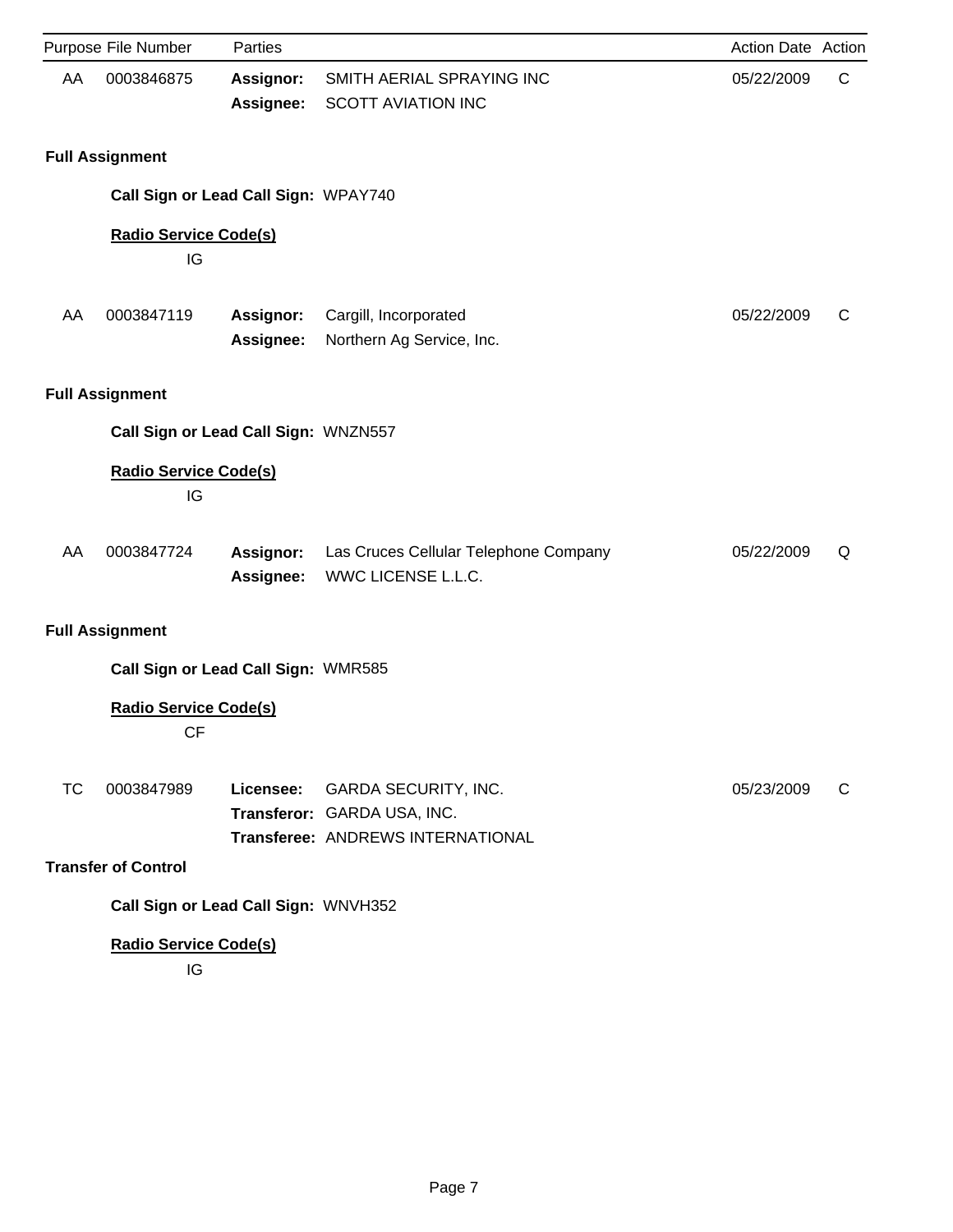|    | Purpose File Number                  | Parties          |                                        | Action Date Action |              |
|----|--------------------------------------|------------------|----------------------------------------|--------------------|--------------|
| AA | 0003848312                           | Assignor:        | Sharon Metal Fence Company             | 05/23/2009         | C            |
|    |                                      | Assignee:        | Sharon Fence Company                   |                    |              |
|    | <b>Full Assignment</b>               |                  |                                        |                    |              |
|    | Call Sign or Lead Call Sign: KB93380 |                  |                                        |                    |              |
|    | <b>Radio Service Code(s)</b><br>IG   |                  |                                        |                    |              |
| AA | 0003848322                           | <b>Assignor:</b> | Sun Services Corporation               | 05/23/2009         | $\mathsf{C}$ |
|    |                                      | Assignee:        | Holly Refining & Marketing - Tulsa LLC |                    |              |
|    | <b>Full Assignment</b>               |                  |                                        |                    |              |
|    | Call Sign or Lead Call Sign: WNAP583 |                  |                                        |                    |              |
|    | <b>Radio Service Code(s)</b><br>IG   |                  |                                        |                    |              |
| AA | 0003848434                           | Assignor:        | Coachman Town Car                      | 05/23/2009         | C            |
|    |                                      | Assignee:        | DD Inc                                 |                    |              |
|    | <b>Full Assignment</b>               |                  |                                        |                    |              |
|    | Call Sign or Lead Call Sign: WPVA699 |                  |                                        |                    |              |
|    | <b>Radio Service Code(s)</b><br>YO   |                  |                                        |                    |              |

### *De Facto***Transfer Lease Applications and Spectrum Manager Lease Notifications Action**

|    | Purpose File Number | <b>Parties</b> |                                             | <b>Action Date Action</b> |  |
|----|---------------------|----------------|---------------------------------------------|---------------------------|--|
| LN | 0003267090          |                | <b>Licensee:</b> Silver Lake Public Schools | 05/20/2009                |  |
|    |                     | <b>Lessee:</b> | CC VIII Operating, LLC                      |                           |  |

### **De Facto Transfer Lease**

**Call Sign or Lead Call Sign:** WLX903

### **Radio Service Code(s)**

ED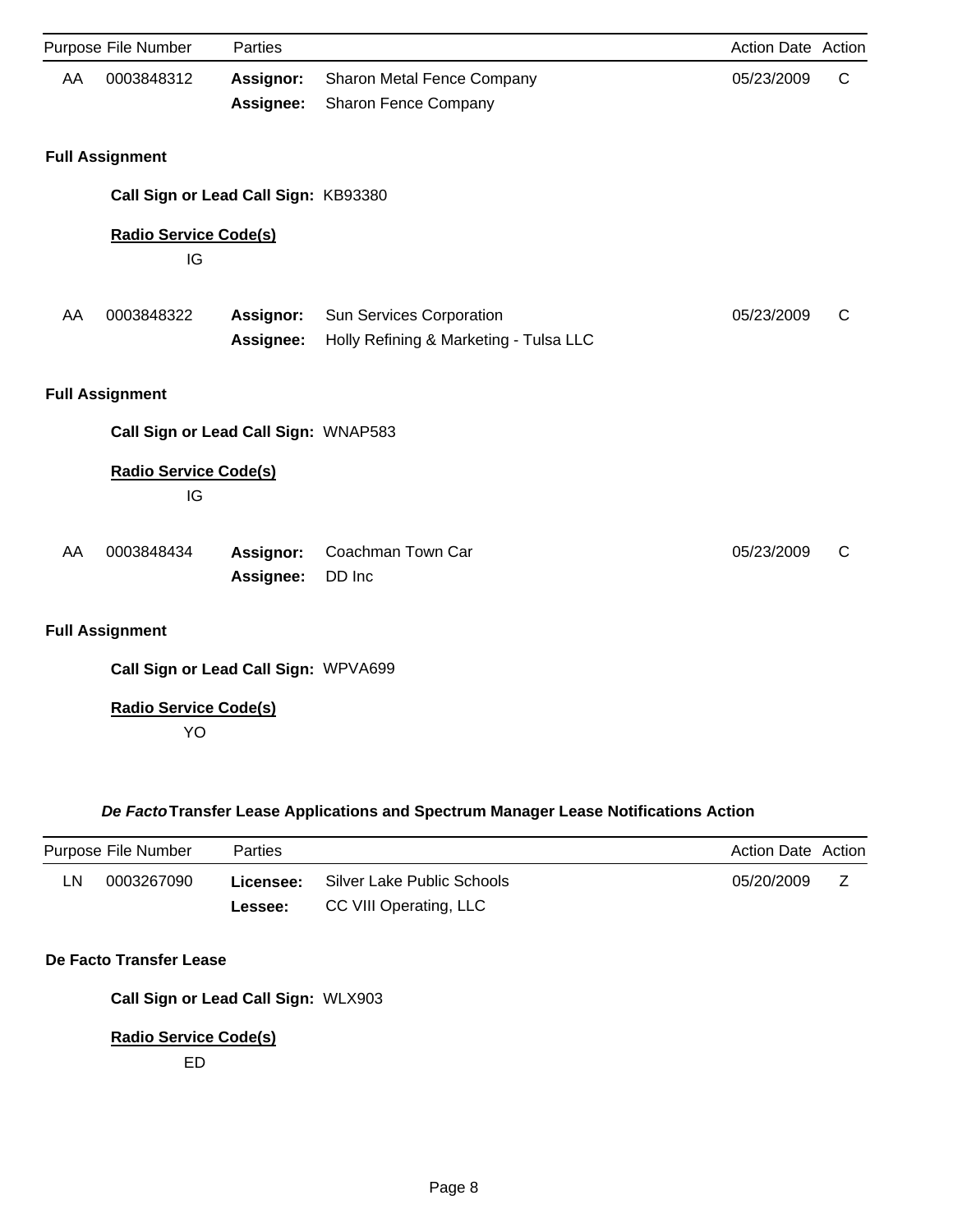|    | Purpose File Number                       | Parties              |                                                            | Action Date Action |   |
|----|-------------------------------------------|----------------------|------------------------------------------------------------|--------------------|---|
| LN | 0003267232                                | Licensee:<br>Lessee: | <b>Hildreth Public Schools</b><br>CC VIII Operating, LLC   | 05/20/2009         | Z |
|    | De Facto Transfer Lease                   |                      |                                                            |                    |   |
|    | Call Sign or Lead Call Sign: WNC504       |                      |                                                            |                    |   |
|    | <b>Radio Service Code(s)</b><br>ED        |                      |                                                            |                    |   |
| LE | 0003492251                                | Licensee:<br>Lessee: | <b>Troy University</b><br>Fixed Wireless Holdings, LLC     | 05/20/2009         | Ζ |
|    | De Facto Transfer Lease                   |                      |                                                            |                    |   |
|    | Call Sign or Lead Call Sign: L000000166   |                      |                                                            |                    |   |
|    | <b>Radio Service Code(s)</b><br>ED        |                      |                                                            |                    |   |
| LN | 0003789211                                | Licensee:<br>Lessee: | Cricket Licensee (Reauction) LLC<br>Space Data Corporation | 05/20/2009         | Q |
|    | <b>Spectrum Manager Lease</b>             |                      |                                                            |                    |   |
|    | Call Sign or Lead Call Sign: WPQW516      |                      |                                                            |                    |   |
|    | <b>Radio Service Code(s)</b><br><b>CW</b> |                      |                                                            |                    |   |
| LN | 0003791746                                | Licensee:<br>Lessee: | New Cingular Wireless PCS, LLC<br>MTPCS, LLC               | 05/20/2009         | G |
|    | De Facto Transfer Lease                   |                      |                                                            |                    |   |
|    | Call Sign or Lead Call Sign: WPOJ829      |                      |                                                            |                    |   |
|    | <b>Radio Service Code(s)</b><br><b>CW</b> |                      |                                                            |                    |   |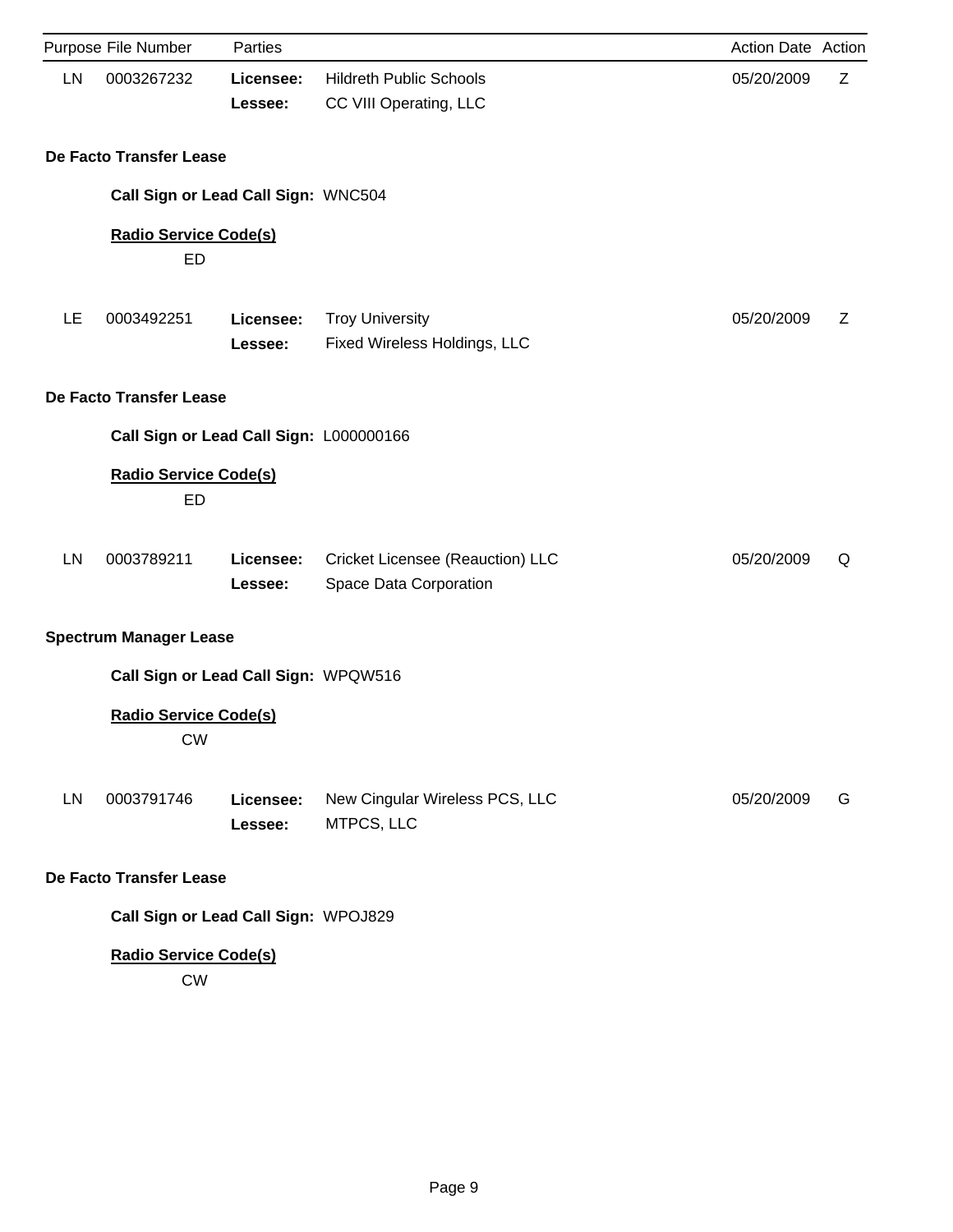|    | Purpose File Number                       | Parties              |                                                                                | Action Date Action |   |
|----|-------------------------------------------|----------------------|--------------------------------------------------------------------------------|--------------------|---|
| LN | 0003791762                                | Licensee:<br>Lessee: | New Cingular Wireless PCS, LLC<br>Commnet Four Corners, LLC                    | 05/20/2009         | G |
|    | De Facto Transfer Lease                   |                      |                                                                                |                    |   |
|    | Call Sign or Lead Call Sign: WPOJ752      |                      |                                                                                |                    |   |
|    | <b>Radio Service Code(s)</b><br><b>CW</b> |                      |                                                                                |                    |   |
| AM | 0003812136                                | Licensee:<br>Lessee: | AT&T Mobility Texas LLC<br>Texas RSA 1 Limited Partnership dba XIT Wireless    | 05/21/2009         | Z |
|    | De Facto Transfer Lease                   |                      |                                                                                |                    |   |
|    | Call Sign or Lead Call Sign: WPOJ751      |                      |                                                                                |                    |   |
|    | <b>Radio Service Code(s)</b><br><b>CW</b> |                      |                                                                                |                    |   |
| LC | 0003834038                                | Licensee:<br>Lessee: | SunTalk LLC<br>SunTalk LLC                                                     | 05/19/2009         | G |
|    | De Facto Transfer Lease                   |                      |                                                                                |                    |   |
|    | Call Sign or Lead Call Sign: L000002396   |                      |                                                                                |                    |   |
|    | <b>Radio Service Code(s)</b><br><b>CP</b> |                      |                                                                                |                    |   |
| LN | 0003842560                                | Licensee:<br>Lessee: | <b>Cricket Licensee (Reauction) LLC</b><br>Banana Communications Ventures, LLC | 05/19/2009         | Q |
|    | <b>Spectrum Manager Lease</b>             |                      |                                                                                |                    |   |
|    | Call Sign or Lead Call Sign: WPVP253      |                      |                                                                                |                    |   |
|    | <b>Radio Service Code(s)</b><br><b>CW</b> |                      |                                                                                |                    |   |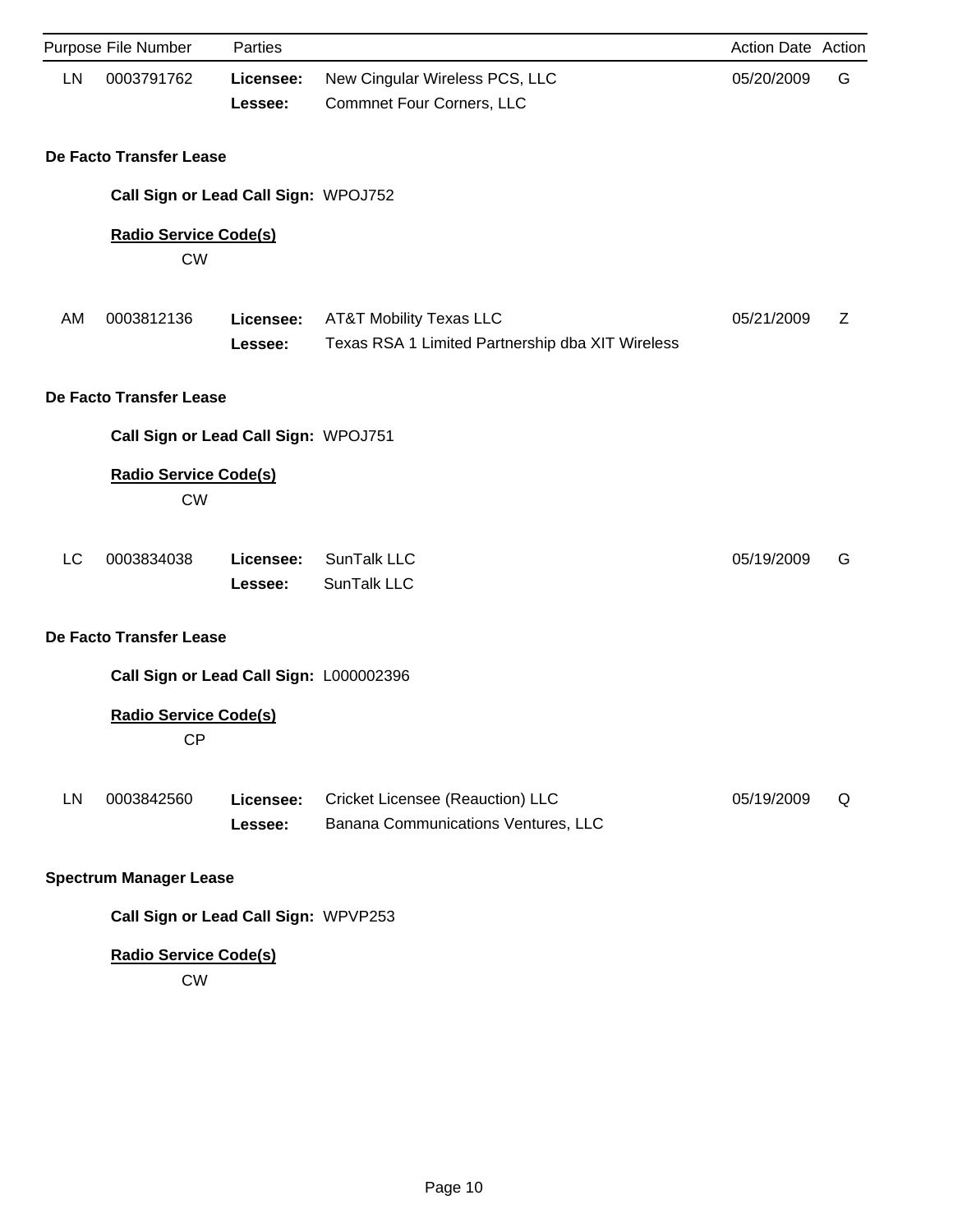|    | Purpose File Number                       | Parties              |                                                                                       | Action Date Action |   |
|----|-------------------------------------------|----------------------|---------------------------------------------------------------------------------------|--------------------|---|
| LN | 0003842563                                | Licensee:<br>Lessee: | Cricket Licensee I, LLC<br>Banana Communications Ventures, LLC                        | 05/19/2009         | Q |
|    | <b>Spectrum Manager Lease</b>             |                      |                                                                                       |                    |   |
|    | Call Sign or Lead Call Sign: WPOK655      |                      |                                                                                       |                    |   |
|    | <b>Radio Service Code(s)</b><br><b>CW</b> |                      |                                                                                       |                    |   |
| LN | 0003846426                                | Licensee:<br>Lessee: | Alltel New License Sub LLC<br>W. Stephen Cannon, Management Trustee                   | 05/23/2009         | G |
|    | De Facto Transfer Lease                   |                      |                                                                                       |                    |   |
|    | Call Sign or Lead Call Sign: WQKF901      |                      |                                                                                       |                    |   |
|    | <b>Radio Service Code(s)</b><br><b>CF</b> |                      |                                                                                       |                    |   |
| LN | 0003846431                                | Licensee:<br>Lessee: | Alltel Communications of Virginia No. 1, LLC<br>W. Stephen Cannon, Management Trustee | 05/23/2009         | G |
|    | De Facto Transfer Lease                   |                      |                                                                                       |                    |   |
|    | Call Sign or Lead Call Sign: WLV528       |                      |                                                                                       |                    |   |
|    | <b>Radio Service Code(s)</b><br><b>CF</b> |                      |                                                                                       |                    |   |
| LN | 0003846433                                | Licensee:<br>Lessee: | Alltel Communications, LLC<br>W. Stephen Cannon, Management Trustee                   | 05/23/2009         | G |
|    | De Facto Transfer Lease                   |                      |                                                                                       |                    |   |
|    | Call Sign or Lead Call Sign: WMJ261       |                      |                                                                                       |                    |   |
|    | <b>Radio Service Code(s)</b><br><b>CF</b> |                      |                                                                                       |                    |   |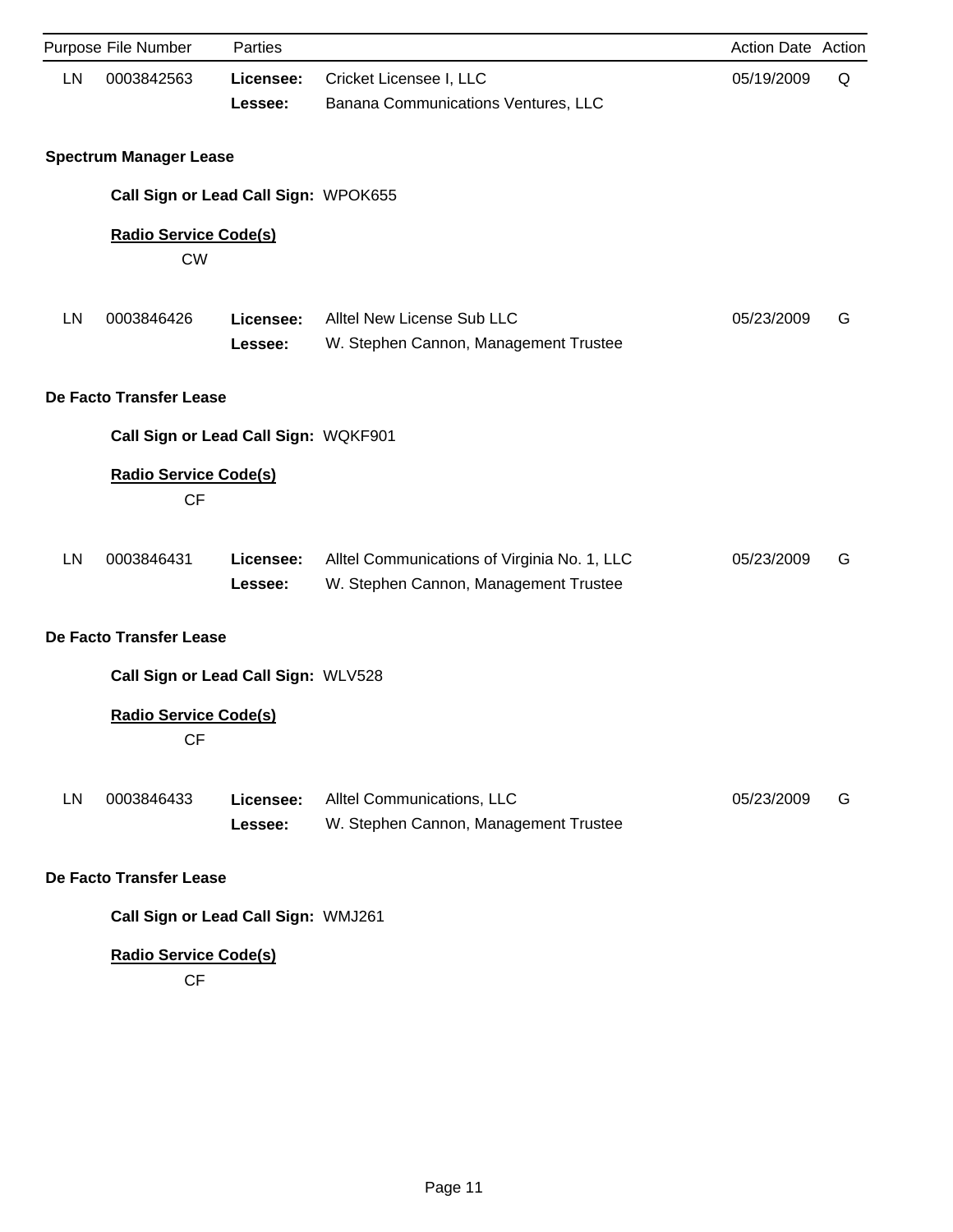|    | Purpose File Number                       | Parties              |                                                                                | Action Date Action |   |
|----|-------------------------------------------|----------------------|--------------------------------------------------------------------------------|--------------------|---|
| LN | 0003846438                                | Licensee:<br>Lessee: | WWC License L.L.C.<br>W. Stephen Cannon, Management Trustee                    | 05/23/2009         | G |
|    | De Facto Transfer Lease                   |                      |                                                                                |                    |   |
|    | Call Sign or Lead Call Sign: WMK901       |                      |                                                                                |                    |   |
|    | <b>Radio Service Code(s)</b><br><b>CF</b> |                      |                                                                                |                    |   |
| LN | 0003846442                                | Licensee:<br>Lessee: | LAS CRUCES CELLULAR TELEPHONE COMPANY<br>W. Stephen Cannon, Management Trustee | 05/23/2009         | G |
|    | De Facto Transfer Lease                   |                      |                                                                                |                    |   |
|    | Call Sign or Lead Call Sign: WPJB561      |                      |                                                                                |                    |   |
|    | <b>Radio Service Code(s)</b><br><b>CF</b> |                      |                                                                                |                    |   |
| LN | 0003846449                                | Licensee:<br>Lessee: | New Par<br>W. Stephen Cannon, Management Trustee                               | 05/23/2009         | G |
|    | De Facto Transfer Lease                   |                      |                                                                                |                    |   |
|    | Call Sign or Lead Call Sign: WQHT227      |                      |                                                                                |                    |   |
|    | <b>Radio Service Code(s)</b><br><b>CF</b> |                      |                                                                                |                    |   |
| LN | 0003846487                                | Licensee:<br>Lessee: | Cellco Partnership<br>W. Stephen Cannon, Management Trustee                    | 05/23/2009         | G |
|    | De Facto Transfer Lease                   |                      |                                                                                |                    |   |
|    | Call Sign or Lead Call Sign: WQGA717      |                      |                                                                                |                    |   |
|    | <b>Radio Service Code(s)</b><br>AW        |                      |                                                                                |                    |   |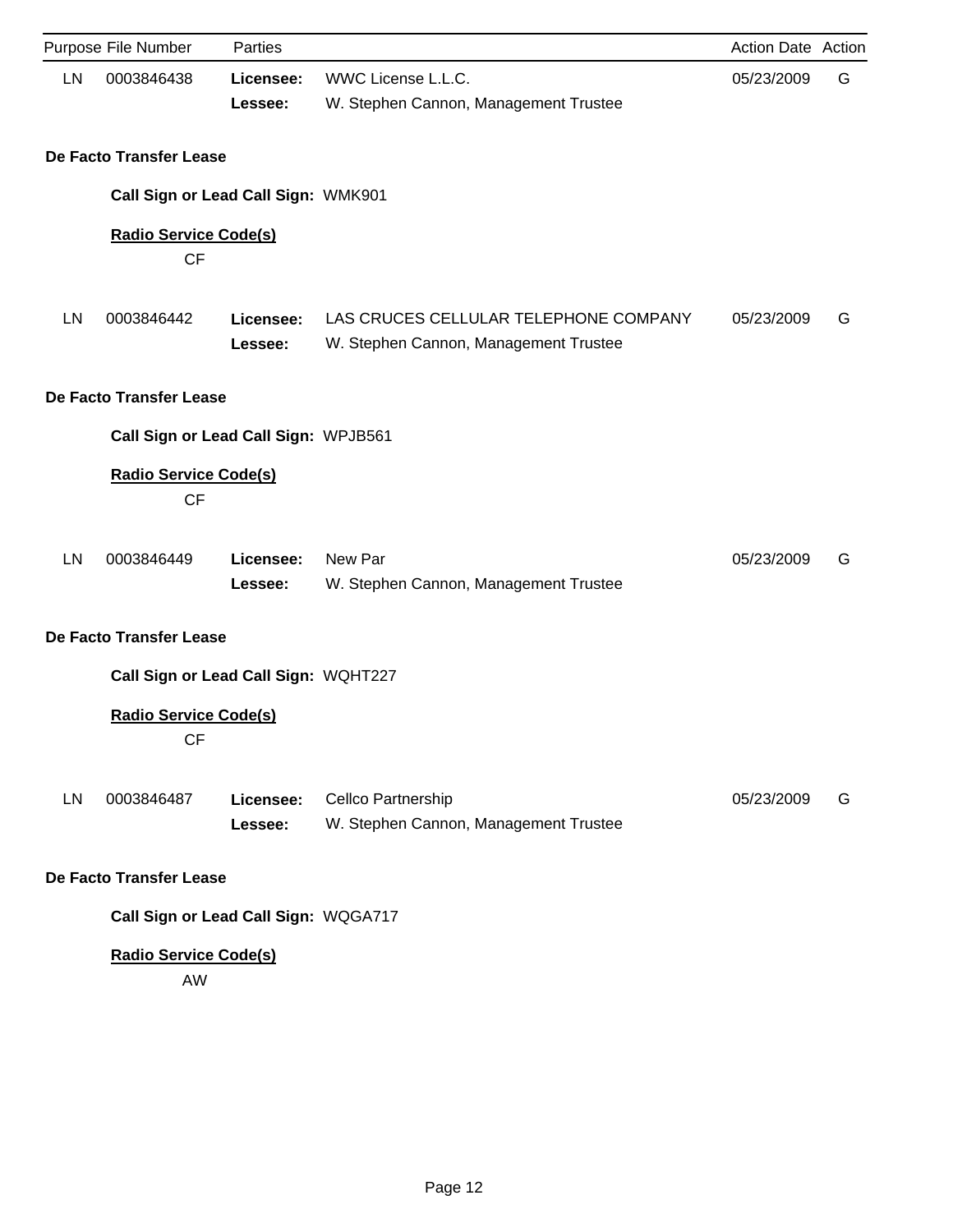|                                         | Purpose File Number                       | <b>Parties</b>       |                                                                                                      | <b>Action Date Action</b> |   |  |  |  |  |
|-----------------------------------------|-------------------------------------------|----------------------|------------------------------------------------------------------------------------------------------|---------------------------|---|--|--|--|--|
| LC                                      | 0003847094                                | Licensee:<br>Lessee: | Flat Wireless, LLC<br>Flat Wireless, LLC                                                             | 05/22/2009                | Q |  |  |  |  |
|                                         | <b>Spectrum Manager Lease</b>             |                      |                                                                                                      |                           |   |  |  |  |  |
|                                         | Call Sign or Lead Call Sign: L000005161   |                      |                                                                                                      |                           |   |  |  |  |  |
|                                         | <b>Radio Service Code(s)</b><br>AW        |                      |                                                                                                      |                           |   |  |  |  |  |
| LC                                      | 0003848401                                | Licensee:<br>Lessee: | New Cingular Wireless PCS, LLC<br>Louisiana RSA No. 7 Cellular General Partnership                   | 05/23/2009                | Q |  |  |  |  |
| <b>Spectrum Manager Lease</b>           |                                           |                      |                                                                                                      |                           |   |  |  |  |  |
|                                         | Call Sign or Lead Call Sign: L000005309   |                      |                                                                                                      |                           |   |  |  |  |  |
|                                         | <b>Radio Service Code(s)</b><br><b>CW</b> |                      |                                                                                                      |                           |   |  |  |  |  |
| LC                                      | 0003848406                                | Licensee:<br>Lessee: | Louisiana RSA No. 7 Cellular General Partnership<br>Louisiana RSA No. 7 Cellular General Partnership | 05/23/2009                | Q |  |  |  |  |
| <b>Spectrum Manager Lease</b>           |                                           |                      |                                                                                                      |                           |   |  |  |  |  |
| Call Sign or Lead Call Sign: L000005302 |                                           |                      |                                                                                                      |                           |   |  |  |  |  |

## **Radio Service Code(s)**

CW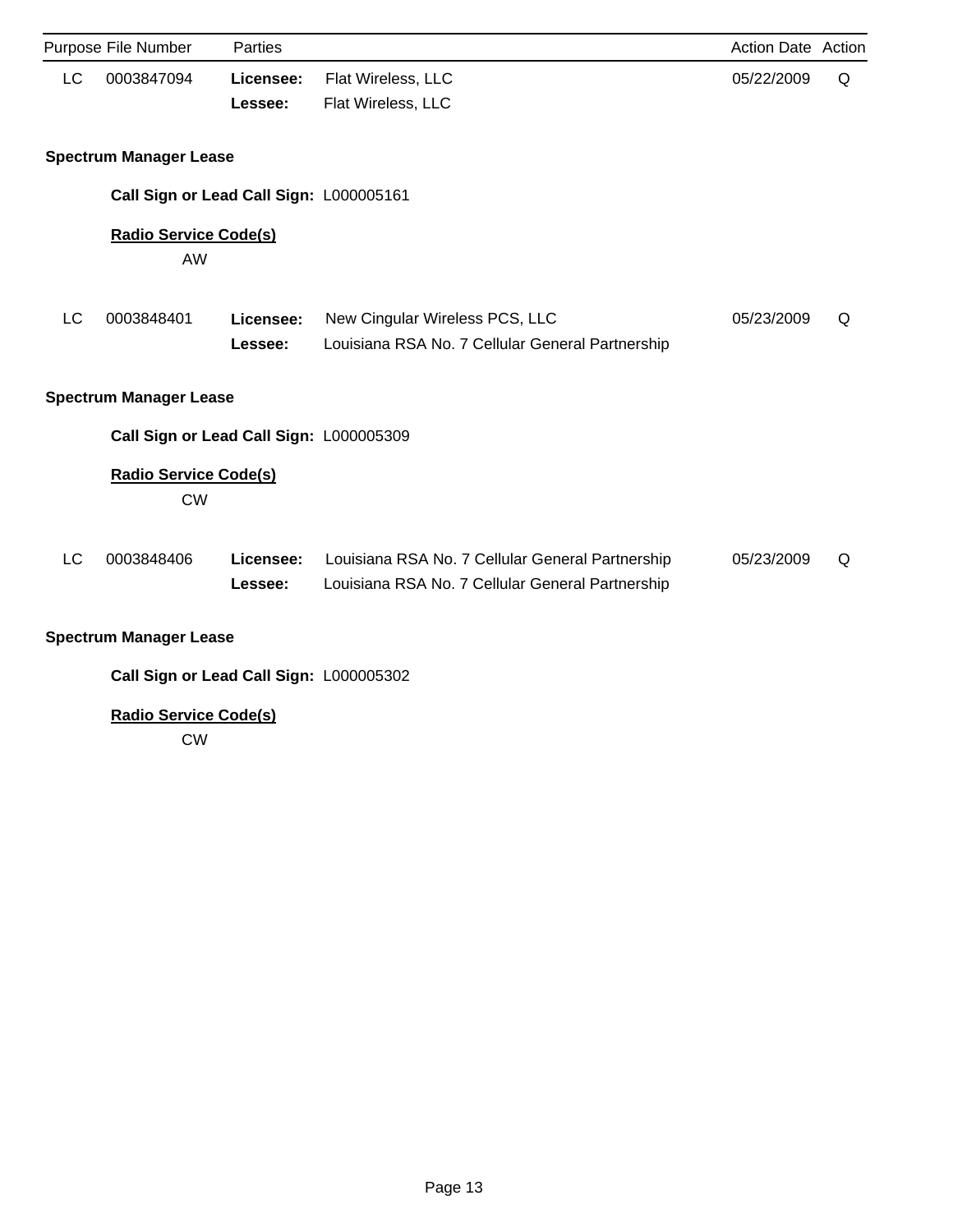#### **Purpose Key:**

- 
- 
- 
- LC Cancel of a Lease/Sublease/Private Commons RE DE Reportable Event Arrangement TC Transfer of Control
- LE Extend the Term of a Lease/Sublease/Private Commons WD Withdrawal Arrangement

#### **Action Key:**

- 
- D Dismissed Q Accepted
- G Granted **R** Returned
- 
- M Consummated M W Withdrawn<br>
Z Application

#### **Radio Service Key:**

- AA Aviation Auxiliary Group
- AB Aural Microwave Booster
- AF Aeronautical and Fixed
- AI Aural Intercity Relay
- AR Aviation Radionavigation
- AS Aural Studio Transmitter Link
- AW AWS, 1710-1755/2110-2155 MHz bands
- BA 1390-1392 MHz Band, Market Area
- BB 1392-1395 and 1432-1435 MHz Bands, Market Area
- BC 1670-1675 MHz Band, Market Area
- BR Broadband Radio Service
- CA Commercial Air-ground Radiotelephone
- CB BETRS
- CD Paging and Radiotelephone
- CE Digital Electronic Message Service
- CF Point to Point Microwave
- CG Air-ground Radiotelephone
- CJ Commercial Aviation Air-Ground Radiotelephone (800 MHz band)
- CL **Cellular**
- CN PCS Narrowband
- CO Offshore Radiotelephone
- CP Part 22 VHF/UHF Paging (excluding 931MHz)
- CR Rural Radiotelephone
- CT Local Television Transmission
- CW PCS Broadband
- CY 1910-1915/1990-1995 MHz Bands, Market Area
- CZ Paging and Radiotelephone, Auctioned
- DV Multichannel Video Distribution AND Data Service
- ED Educational Broadband Service
- GB Business, 806-821/851-866 MHz, Conventional
- GC 929-930 MHz Paging Systems, Auction
- GI Other Indust/Land Transp, 896-901/935-940 MHz, Conv.
- GJ Business and Industrial/Land Transportation (809 - 824 and 8)
- GL 900 MHz Conventional SMR (SMR, Site-Specific)
- GM 800 MHz Conventional SMR (SMR, Site-specific)
- GO Other Indust/Land Transp, 806-821/851-866 MHz, Conv.
- GR SMR, 896-901/935-940 MHz, Conventional
- GS Private Carrier Paging, 929-930 MHz
- GU Business, 896-901/935-940 MHz, Conventional
- GX SMR, 806-821/851-866 MHz, Conventional
- IG Industrial/Business Pool, Conventional
- IK Industrial/Business Pool Commercial, Conventional
- LD Local Multipoint Distribution Service
- LN 902-928 MHz Location Narrowband (Non-Multilateration)
- LP Broadcast Auxiliary Low Power
- Location and Monitoring Service, Multilateration (LMS) LS
- Low Power Wireless Assist Video Devices LV
- LW 902-928 MHz Location Wideband (Grandfathered AVM)
- AA Assignment of Authorization LM Modification of a Lease/Sublease/Private Commons Arrangement
- AM Amendment LN New Lease/Sublease/Private Commons Arrangement
- AR DE Annual Report **LT** Transfer of Control of a Lessee/Sublessee
	-
	-
	-
- C Consented **C** Consented **P** Returned to pending **D** Dismissed **P** Returned to pending
	-
	-
- K Killed T Terminated
	-
	- Application removed from GAP
	- MA Marine Auxiliary Group
	- MC Coastal Group
	- MG Microwave Industrial/Business Pool
	- MK Alaska Group
	- MM Millimeter Wave 70/80/90 GHz Service
	- MR Marine Radiolocation Land
	- MS Multiple Address Service, Auctioned
	- NC Nationwide Commercial 5 Channel, 220 MHz
		- NN 3650-3700 MHz
		- PC Public Coast Stations, Auctioned
		- PE Digital Electronic Message Service Private
		- QA 220-222 MHz Band Auction
		- QD Non-Nationwide Data, 220 MHz
		- QO Non-Nationwide Other, 220 MHz
		- QQ Intelligent Transportation Service (Non-Public Safety)
		- QT Non-Nationwide 5 Channel Trunked, 220 MHz
		- RP Broadcast Auxiliary Remote Pickup
		- RS Land Mobile Radiolocation
		- TB TV Microwave Booster
		- TI TV Intercity Relay
		- TN 39 GHz, Auctioned
		- TP TV Pickup

WS WU

YD

Page 14

\* If the purpose of application is Amendment or Withdrawal and the disposition action indicates that a Dismissal occurred,

there may be a previous version of that application still pending in ULS. You are encouraged to utilize ULS Application Search to research the disposition status of all versions of a particular filing.

WZ WX WY

TS TV Studio Transmitter Link

WR Microwave Radiolocation

Lower 700 MHz Bands

700 MHz Guardband

YG Industrial/Business Pool, Trunked

YS SMR, 896-901/935-940 MHz, Trunked YU Business, 896-901/935-940 MHz,Trunked YX SMR, 806-821/851-866 MHz, Trunked ZV Interactive Video and Data Service

Wireless Communications Service 700 MHz Upper Band (Block C)

YB Business, 806-821/851-866 MHz, Trunked YC SMR, 806-821/851-866 MHz, Trunked, Auctioned SMR, 896-901/935-940 MHz, Auctioned

700 MHz Lower Band (Blocks A, B, E)

YK Industrial/Business Pool - Commercial, Trunked YL 900 MHz Trunked SMR (SMR, Site-Specific) YM 800 MHz Trunked SMR (SMR, Site-specific)

YH SMR, 806-821/851-866 MHz, Auctioned (Rebanded YC license) YI Other Indust/Land Transp. 896-901/935-940 MHz, Trunked YJ Business and Industrial/Land Transportation (809 - 824 and 8)

YO Other Indust/Land Transp. 806-821/851-866 MHz, Trunked

- TT TV Translator Relay
- TZ 24 GHz Service
- WA Microwave Aviation
- WM WP Microwave Marine 700 MHz Upper Band (Block D)